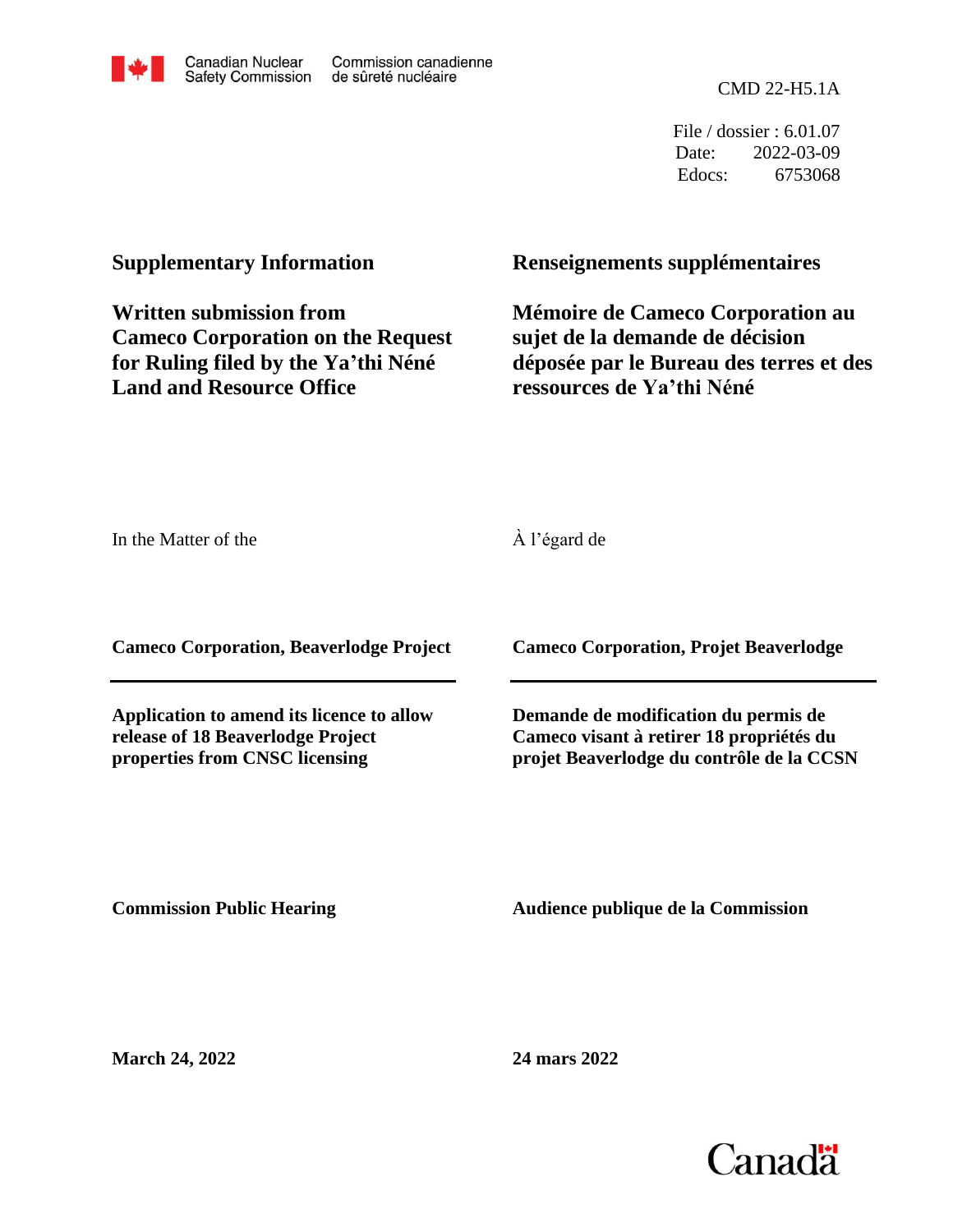**In the Matter of:** The Application by Cameco Corporation for a Licensing Decision to Amend the Beaverlodge Waste Facility Operating Licence to Allow Release of 18 Beaverlodge Project Properties from CNSC Licensing

Subject: Response to the Request for Ruling filed by Ya'Thi Néné Lands and Resources Office filed February 23, 2022 in Respect of the Public Hearing Scheduled on March 24, 2022

**Submitted by:** Cameco Corporation **Date:** March 9, 2022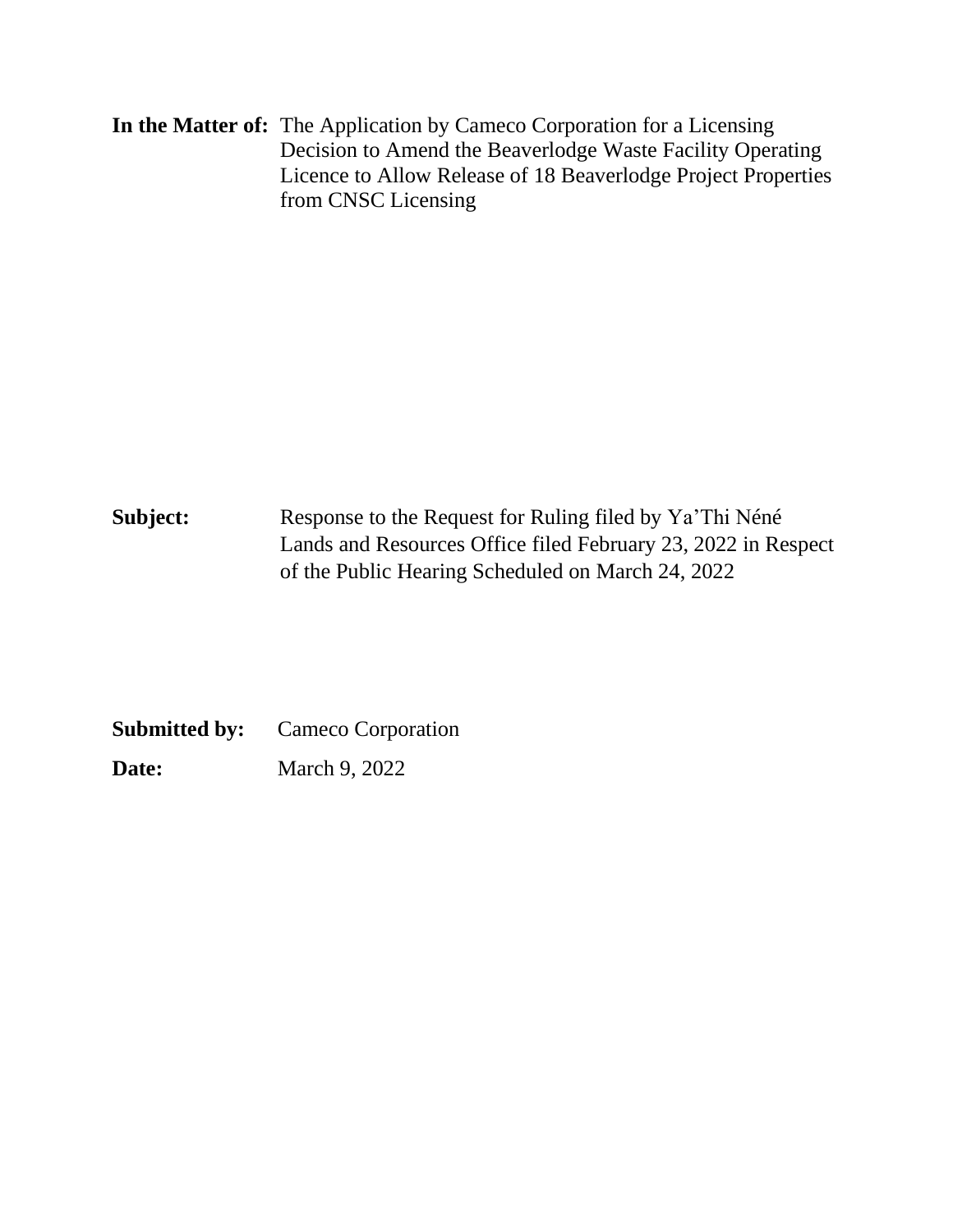Cameco Corporation (Cameco) makes the following submissions in response to the Request for Ruling (the Request) dated February 23, 2022, filed by the Ya'thi Néné Lands and Resource Office (YTNLRO) in reference to CMDs 22-H5 and 22.H5.1 in Cameco's Application to amend the waste facility operating licence for properties at Beaverlodge, Saskatchewan, in order to remove 18 properties from licensing under the *Nuclear Safety and Control Act* (the Application)*.*  In these submissions, a square bracketed number precedes Cameco's response to that numbered paragraph in the Request.

## *Adjournment Argument*

- 1. Cameco opposes the order requested by Intervenor YTNLRO in its Request for an adjournment of the Public Hearing of Cameco's Application scheduled to be heard on March 24, 2022.
- 2. [3] If the Canadian Nuclear Safety Commission (CNSC) determines to modify its procedure for public hearings as requested by YTNLRO, which request Cameco does not support, Cameco requests that the right of cross-examination be extended to all persons who present evidence at the hearing, including those who present oral traditional evidence.
- 3. [13] Cameco denies that regulatory oversight will be eliminated by releasing the properties from CNSC licensing and transferring the properties into the Province of Saskatchewan's Institutional Control Program (IC). In fact, the Province of Saskatchewan (Province) exercises regulatory oversight by ensuring the properties meet certain criteria for acceptance into the IC. Once accepted into the IC, the Province exercises further regulatory oversight by providing for regular monitoring and maintenance of the properties. The criteria for acceptance into the IC, and the monitoring and maintenance after transfer into the IC, provides more robust science- and risk-based regulatory management and oversight than applies to any other land used for industrial properties in Saskatchewan. In addition to the oversight provided in IC, the Province will continue to have the same oversight provided to active projects for non-uranium metal mines, forestry, and oil and gas industries, etc.
- 4. [13] Cameco disagrees that a change in the administration of properties that have not been used for industrial activities for over 40 years creates a potential rights infringement of high significance when engagement and consultation has been ongoing for many years without the identification of any such potential rights infringement. If there is in fact any potential rights infringement due to the change in administration of the properties, which Cameco denies, then YTNLRO has not presented any evidence that the duty to consult would fall anywhere but on the low end of the consultation spectrum referred to in *Haida*<sup>1</sup>
- 5. [14] YTNLRO refers to the *Chippewas*<sup>2</sup> decision as standing for the proposition that the CNSC is required to fulfill its duty to consult prior to a decision being made. The cited

<sup>1</sup> *Haida Nation v British Columbia*, 2004 SCC 73 [*Haida*]

<sup>2</sup> *Chippewas of the Thames First Nation v Enbridge Pipelines Inc*., 2017 SCC 41 [*Chippewas*]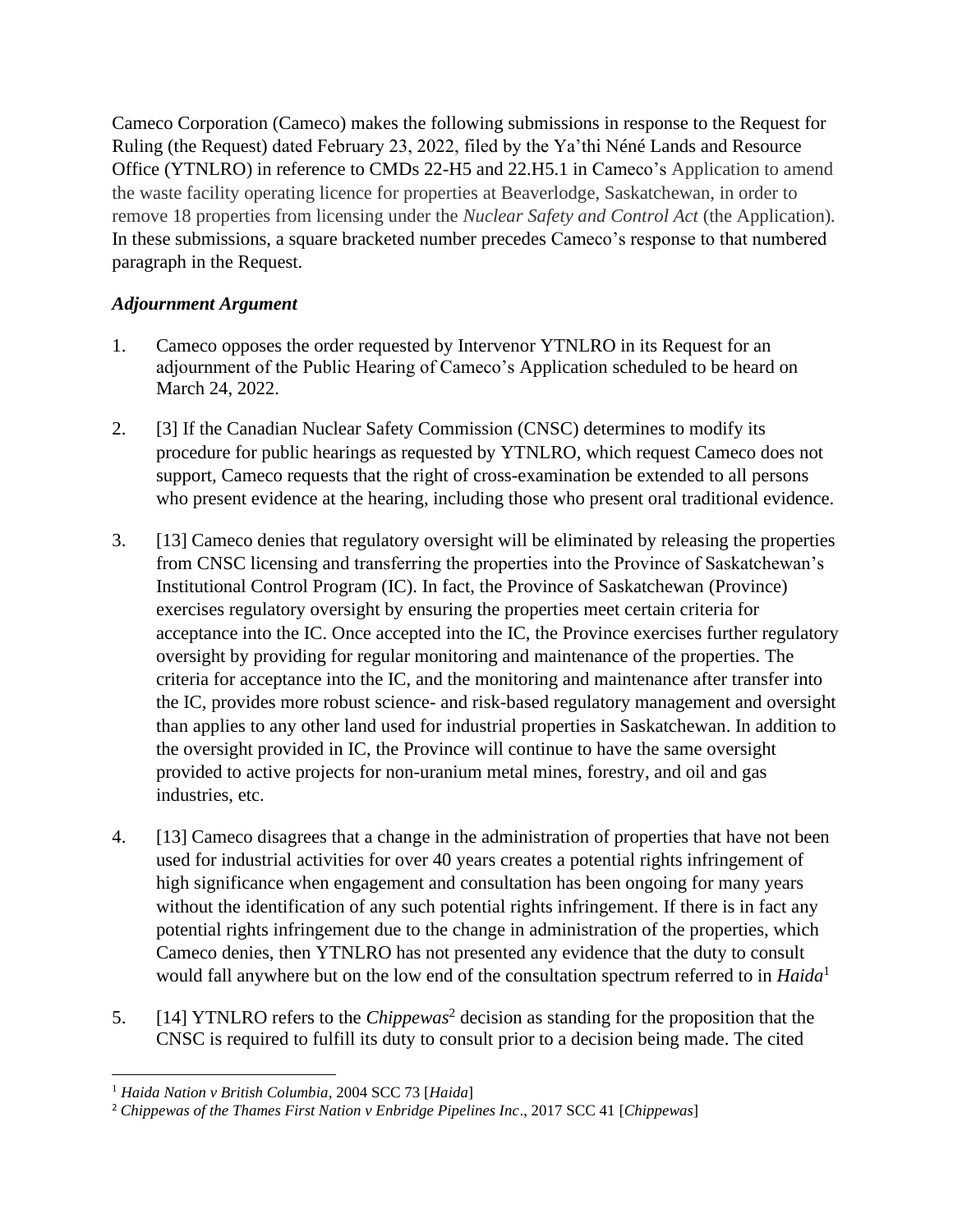paragraph relates to an increase in the flow capacity of heavy crude through a pipeline that could "potentially adversely affect" treaty rights. The release of the decommissioned properties from CNSC licensing will not change the use of the lands in question and, as in *Chippewas*, the change in Crown oversight is likely to be minimal. As noted above, if there is any potential rights infringement due to the release of the decommissioned properties from CNSC licensing, which is denied, YTNLRO has not presented evidence that the duty to consult should fall anywhere but on the low end of the *Haida* spectrum.

6. [15] Cameco denies that it has failed to fulfill any engagement or delegated consultation duties to YTNLRO. YTNLRO's intervention in the Regulatory Oversight Report (ROR) meeting for uranium mines, mills, historic and decommissioned sites held on December 12, 2018, included the following:

*The YTNLRO is generally well-informed about the activities and undertakings of the uranium mining operations located in the Athabasca Basin and appreciate participating at events such as this. We acknowledge the participation of the CNSC in meetings and communications with both our organization and northern community members. YTNLRO highly values the beneficial relationships that have been created throughout this collaborative process. We highly value this collaborative process and working relationships with both the CNSC and the mining companies."*

Further, in an intervention dated September 6, 2019 for a public hearing held on October 2, 2019 on Cameco's request to amend its licence to allow for the removal of 20 properties at Beaverlodge from its licence, the YTNLRO stated that "*Ya'thi Néné has been pleased with the level of communication between the CNSC, Cameco and our office.*"

- 7. [20] Cameco denies that YTNLRO first learned of the Application on August 5, 2021 and denies that Cameco did not engage with YTNLRO or with its member rights holders prior to the creation of YTNLRO in 2016:
	- Cameco's intention to transfer the properties to IC by 2023 was noted in both the CNSC staff's 2014 ROR published on October 1, 2015, and in the 2016 ROR.
	- An article in the Summer 2020 Newsletter published by YTNLRO included an update on the Beaverlodge properties that stated Cameco was initiating the process to release the Stage 3 properties from CNSC licensing in 2021 and transferring them to IC.
	- Commencing in the fall of 2020, there were regular meetings and engagement at which the substance of the Application was discussed and at which YTNLRO and community members from the communities that YTNLRO represents were present.
		- o Four YTNLRO representatives were present at a November 18, 2020 meeting when the process to transfer 19 properties to IC was discussed and this included showing a map of the properties
- 8. The following is a summary of the engagement related to the Beaverlodge properties conducted by Cameco with the rights holders and/or YTNLRO since 2009. Information highlighted in **bold** shows specific, detailed engagement on the Beaverlodge properties.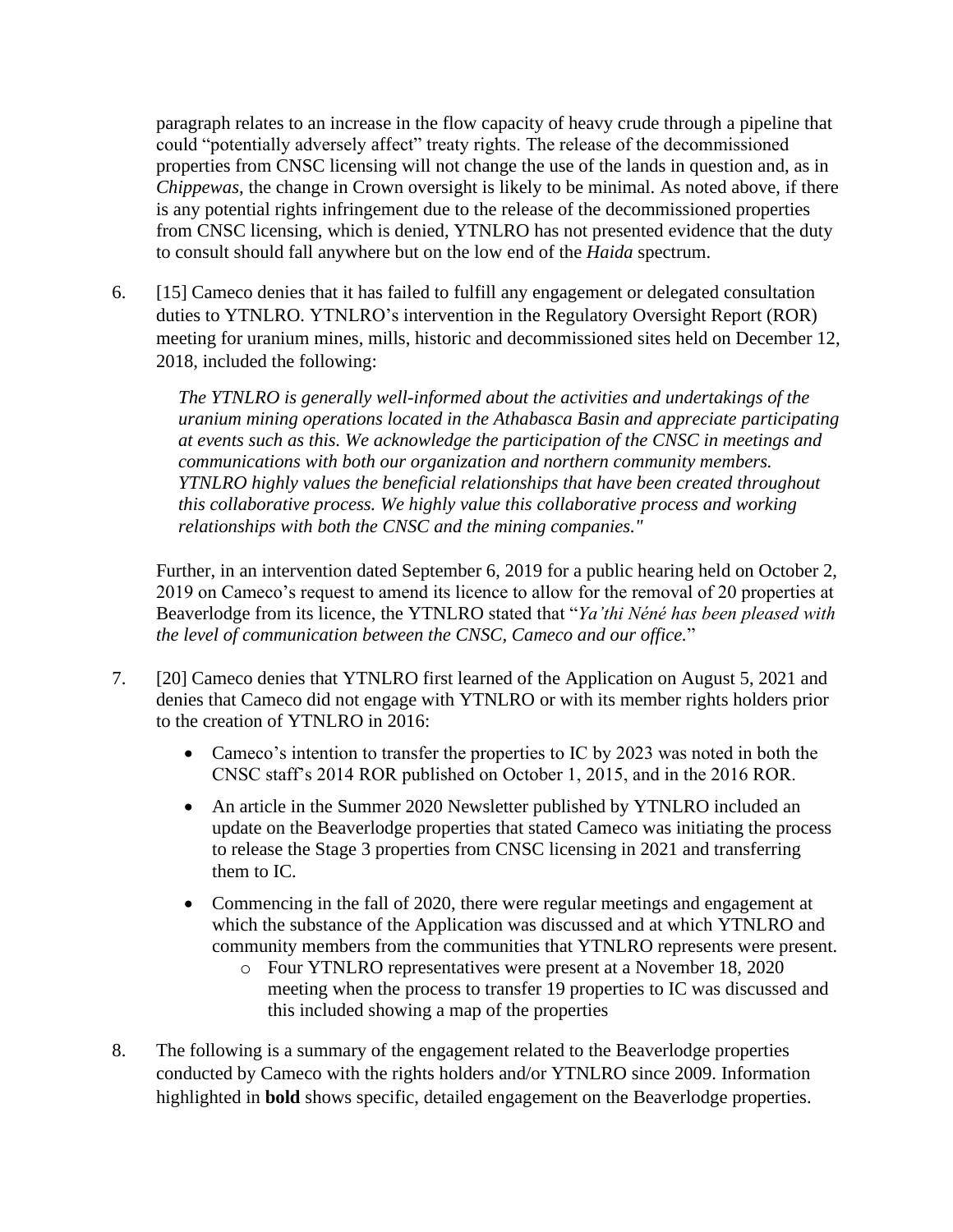Large scale engagement activities with the Athabasca Basin communities that are relevant to the Beaverlodge properties are not included in the summary. This would include, for example, engagement related to either the Community-Based Environmental Monitoring Program (CBEMP) or the Eastern Athabasca Regional Monitoring Program, the Uranium City Country Food Study (2010/2011), and the 2014 Uranium City Consultation on Land Use. The 'Participants' data includes documented representation by organizations or communities, including the communities that YTNLRO represents. Participants from other communities may also have attended any listed event. Participants can also wear more than one hat and may have attended on behalf of more than one organization. The intent of all of Cameco's engagement efforts is to have a dialogue with and elicit feedback from the participants. The opportunity always exists for the sharing of local or traditional knowledge at engagement activities.

| <b>Date</b>   | <b>Engagement Description</b>                                                         |
|---------------|---------------------------------------------------------------------------------------|
| Feb. 18, 2009 | <b>Hearing:</b> Application to Renew the Beaverlodge (BVL) Mine and Mill Site Waste   |
|               | Facility Operating Licence and to Exempt Five Decommissioned Sites                    |
|               | Participants included: Fond du Lac First Nation                                       |
|               | Workshop: Remedial Options Workshop (intro, common understanding,                     |
| June 17 and   | identification of methods, develop scenarios, assess scenarios, identify info         |
| June 18, 2009 | gaps, design, and prioritize studies)                                                 |
|               | Participants included: Athabasca Working Group (AWG), Uranium City, Fond              |
|               | du Lac First Nation, Hatchet Lake First Nation, Stony Rapids                          |
|               | Public Meeting/Site Tour: Goal was to communicate with Uranium City                   |
|               | residents and Northern Saskatchewan Environment Quality Committee (EQC) the           |
|               | results of the 2009 CNSC meeting, update the community and EQC on issues              |
| May 20, 2009  | around the BVL properties and to organize an advisory group of Uranium                |
|               | City residents to work with Cameco to develop a remedial management plan.             |
|               | Question/Answer (QA) session.                                                         |
|               | Participants included: Uranium City, Fond du Lac First Nation                         |
|               | EQC Meeting/Site Tour: Discussed the 2009 activities. Other topics of                 |
| Oct. 7, 2009  | discussion included the IC program, results from the remedial options workshop,       |
|               | the decision-making flowchart and future planning. QA session.                        |
| May 31, 2010  | <b>Public Meeting/Site Tour:</b> Presented history, properties, and remedial options. |
|               | QA.                                                                                   |
|               | Participants included: Uranium City                                                   |
|               | Ad Hoc Meeting: Year 1 Country Foods program meeting. Purpose: to                     |
|               | describe the long-term objectives of the study, identify potential the foods          |
| July 13, 2010 | potentially harvested by residents, explain the interview process and                 |
|               | questionnaire form, and meet local residents.                                         |
|               | Participants included: Uranium City                                                   |
| Oct. 6, 2010  | AWG Meeting: Presented history, transition phase monitoring, IC program and           |
|               | management framework. QA session.                                                     |
| Dec.10, 2010  | EQC Meeting/Site Tour: Brief overview of the BVL history, Cameco provided             |
|               | an update of 2010 activities and presented the proposed BVL path forward              |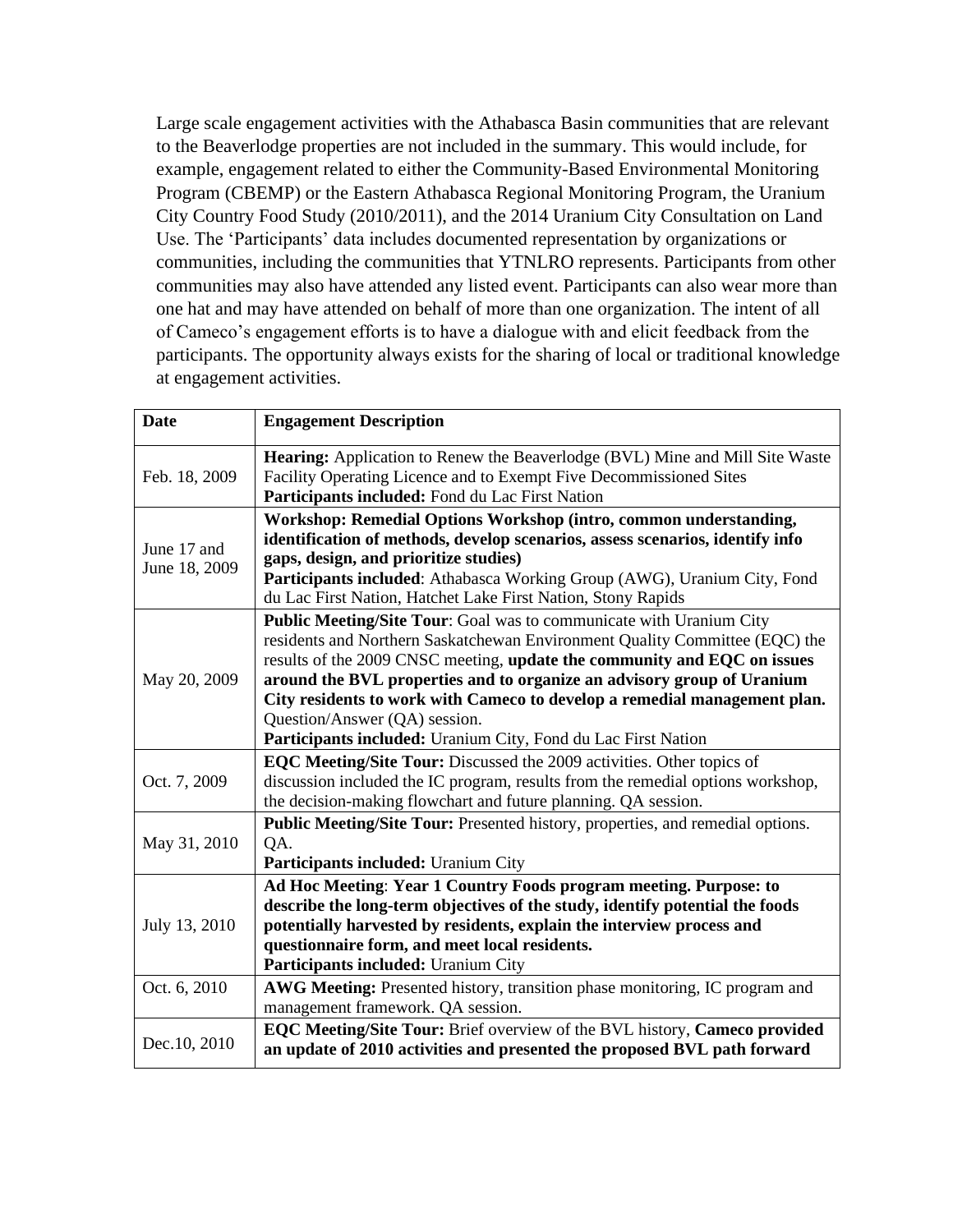| <b>Date</b>              | <b>Engagement Description</b>                                                                                                                                                                                                                                                                                                                                                                                                                                                                                                                                                                                                                                                                                                                          |
|--------------------------|--------------------------------------------------------------------------------------------------------------------------------------------------------------------------------------------------------------------------------------------------------------------------------------------------------------------------------------------------------------------------------------------------------------------------------------------------------------------------------------------------------------------------------------------------------------------------------------------------------------------------------------------------------------------------------------------------------------------------------------------------------|
| June 6, 2011             | Public Meeting/Site Tour: BVL general presentation, included presentation of<br>summary of the Year 1 results of Country Foods program to the residents of<br>Uranium City. Residents were encouraged to provide feedback on the results<br>at the meeting. Short follow-up interviews were conducted at this time to<br>gather more detailed information on the quantity and the locations of country<br>foods harvested on the former BVL properties. During this visit, community<br>members who were interested in taking part in the summer and fall sample<br>collections for Year 2 of the program met with the project manager from<br>CanNorth to discuss the project in more detail. QA session.<br>Participants included: AWG, Uranium City |
| Sept. 27, 2011           | Public Meeting/Site Tour: Key messages provided by Cameco included history<br>and background, management plan, summary of 2011 activities, water quality<br>results from 2011, and planned activities. QA session.<br>Participants included: AWG, Uranium City                                                                                                                                                                                                                                                                                                                                                                                                                                                                                         |
| Dec. 8, 2011             | AWG Meeting: Discussed 2011 activities and activities planned for 2012, BVL<br>fact sheet distributed<br>Participants included: AWG, Uranium City, Hatchet Lake First Nation, Fond du<br>Lac First Nation, Black Lake First Nation, Wollaston Lake, Stony Rapids,<br><b>Camsell Portage</b>                                                                                                                                                                                                                                                                                                                                                                                                                                                            |
| Dec. 15, 2011            | ROR/Update: Cameco and CNSC staff provided Commission members with<br>update on the implementation of the BVL Management Framework.                                                                                                                                                                                                                                                                                                                                                                                                                                                                                                                                                                                                                    |
| April 3<br>April 4, 2012 | Workshop: Remedial Options Workshop. Objective: Obtain informed, clear,<br>and documented feedback about the predicted benefits and estimated costs of<br>a range of remediation options, from a cross-section of stakeholders.<br>Participants included: Uranium City, Fond du Lac First Nation                                                                                                                                                                                                                                                                                                                                                                                                                                                       |
| June 4, 2012             | Public Meeting/Site Tour: Discussed Remedial Options Workshop, Country<br>Foods study, CNSC hearing in October 2012, regional health studies. QA session.<br>Participants included: AWG                                                                                                                                                                                                                                                                                                                                                                                                                                                                                                                                                                |
| Sept. 25, 2012           | EQC Meeting/Site Tour: General presentation and site tour. QA session.                                                                                                                                                                                                                                                                                                                                                                                                                                                                                                                                                                                                                                                                                 |
| Jan. 15, 2013            | Public Meeting/Site Tour: Cameco presented the path forward and<br>performance objectives regarding additional remediation of the<br>decommissioned BVL properties. QA session.<br>Participants included: AWG, Uranium City, Stony Rapids, Fond du Lac First<br>Nation, Black Lake First Nation, Hatchet Lake First Nation                                                                                                                                                                                                                                                                                                                                                                                                                             |
| Feb. 20, 2013            | AWG Meeting: Update on public hearing for BVL<br>Participants included: AWG, Fond du Lac First Nation, Hatchet Lake First<br>Nation, Black Lake First Nation, Uranium City, Stony Rapids, Wollaston Lake                                                                                                                                                                                                                                                                                                                                                                                                                                                                                                                                               |
| April 4, 2013            | Hearing: CNSC hearing, Fond du Lac First Nation oral intervention:<br>"supports the renewal of Cameco's licence for the decommissioning of the<br>Beaverlodge mining site for a period of 10 years".                                                                                                                                                                                                                                                                                                                                                                                                                                                                                                                                                   |
| Sept. 24, 2013           | EQC Meeting/Site Tour: Cameco presented an update on BVL, including a<br>summary of April 4, 2013 hearing, the Remedial Options Workshop, the Path<br>Forward and related Performance Indicators. QA session.<br>Participants included: Uranium City, Hatchet Lake First Nation, Fond du Lac<br>First Nation, Black Lake First Nation, Stony Rapids                                                                                                                                                                                                                                                                                                                                                                                                    |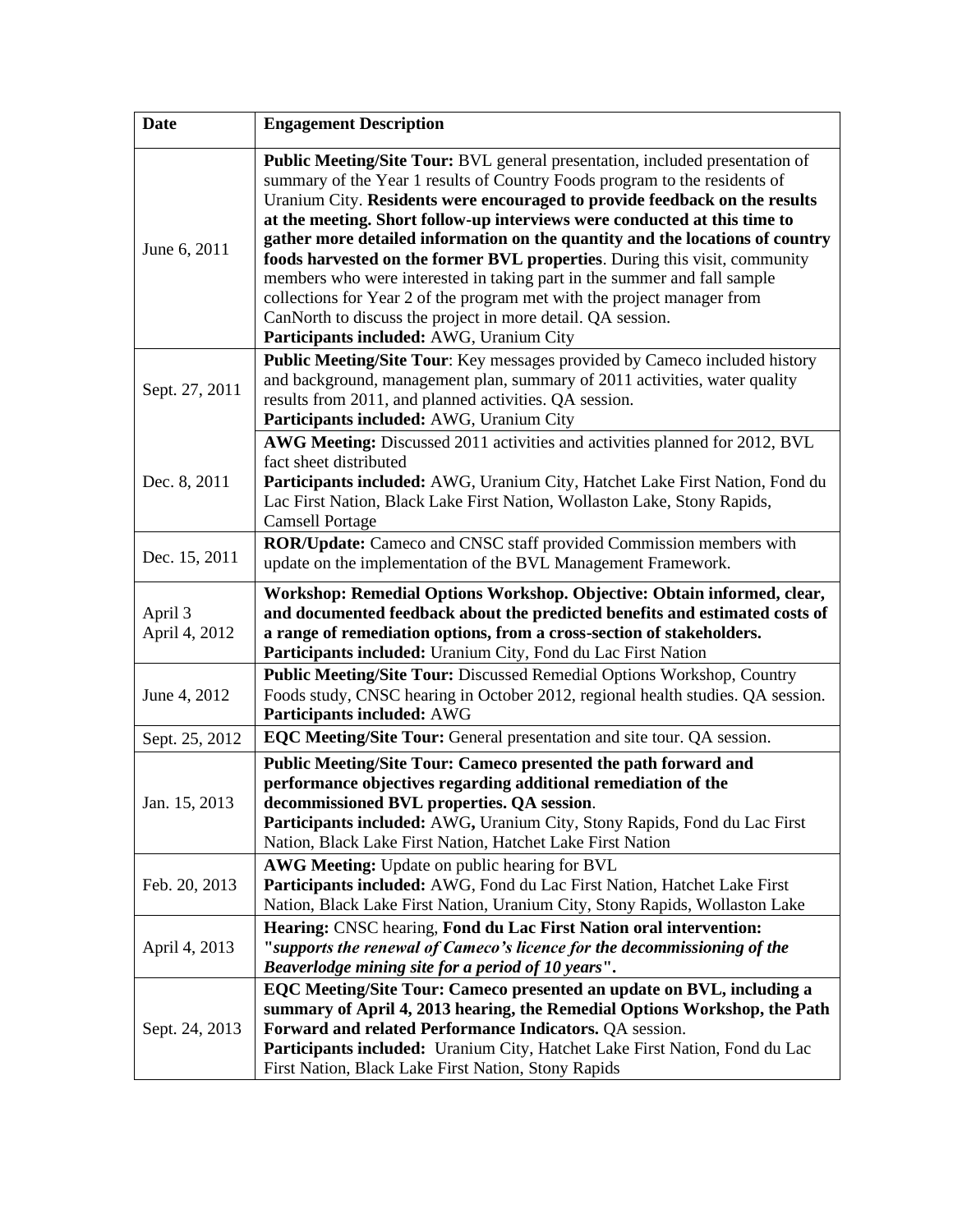| <b>Date</b>    | <b>Engagement Description</b>                                                                                                                                                                                                                                                                                                                                                                        |
|----------------|------------------------------------------------------------------------------------------------------------------------------------------------------------------------------------------------------------------------------------------------------------------------------------------------------------------------------------------------------------------------------------------------------|
| Dec. 11, 2013  | AWG Meeting: BVL update and discussion around creek diversion<br>Participants included: AWG, Uranium City, Hatchet Lake First Nation, Fond du<br>Lac First Nation, Stony Rapids                                                                                                                                                                                                                      |
| Feb. 26, 2014  | EQC Meeting: Described the history, the BVL management framework, and<br>the path forward for managing the site, with the goal of transferring the<br>property to IC.                                                                                                                                                                                                                                |
| June 16, 2014  | Public Meeting/Site Tour: Presentation at this meeting focused on the path<br>forward for re-establishing Zora Creek and described the work that would restrict<br>access to the nearby Bolger waste rock pile. Also discussed other path forward<br>projects being implemented in 2014 (gamma, crown pillar assessment, assess mine<br>openings) QA session.<br>Participants included: Uranium City |
| Oct. 1, 2014   | ROR/Update: CNSC Staff Update on BVL. This update contained the planned<br>Path Forward timelines and the applicable Performance Indicators. CNSC<br>expressed its satisfaction with this information.                                                                                                                                                                                               |
| Oct. 8, 2014   | EQC Meeting: Presentation included background information and current and<br>future activities occurring on the site. The activities discussed included the re-<br>establishment of Zora Creek, the site-wide gamma survey and assessment of<br>crown pillars.                                                                                                                                       |
| Dec. 12, 2014  | AWG Meeting: BVL Management framework, path forward and activities<br>Participants included: AWG, Uranium City, Hatchet Lake First Nation, Fond du<br>Lac First Nation, Stony Rapids                                                                                                                                                                                                                 |
| Feb. 19, 2015  | AWG Meeting: Presentation on the current and future activities at the BVL<br>sites such as an update on the work to re-establish Zora Creek and<br>remediation and monitoring activities.<br>Participants included: AWG, Uranium City, Hatchet Lake First Nation, Fond du<br>Lac First Nation, Wollaston Lake, Stony Rapids                                                                          |
| May 19, 2015   | Public Meeting/Site Tour: Beaverlodge management framework and update on<br>current/future activities identified in the Path Forward. Focused on the plans to<br>prepare 15 properties for transfer to IC and site activities. QA. Uranium City,<br>Hatchet Lake First Nation, Stony Rapids, Black Lake First Nation, Fond du Lac<br>First Nation,                                                   |
| May 26, 2015   | EQC Meeting: Brief summary was provided to all EQC members regarding the<br>work to re-establish Zora Creek and remediation and monitoring activities.                                                                                                                                                                                                                                               |
| Oct. 1, 2015   | ROR/Update: CNSC Staff Update on BVL activities completed since 2014.<br>Including an update on the selected remedial options being implemented. Also<br>included was a statement regarding gamma surveys and the completed land-use<br>study with Uranium City. CNSC Staff supported the conclusions from these<br>studies. Stated the goal of preparing the sites for transfer to the IC by 2023.  |
| Sept. 20, 2016 | <b>Public Meeting/Site Tour:</b> Discussed the 2016 activities for the decommissioned<br>BVL properties and the plans for transferring some of these properties to the<br>provincial IC program. Also discussed the plan and schedule for transferring all<br>properties to IC by the end of the licence tern (2023). QA session.<br>Participants included: Uranium City                             |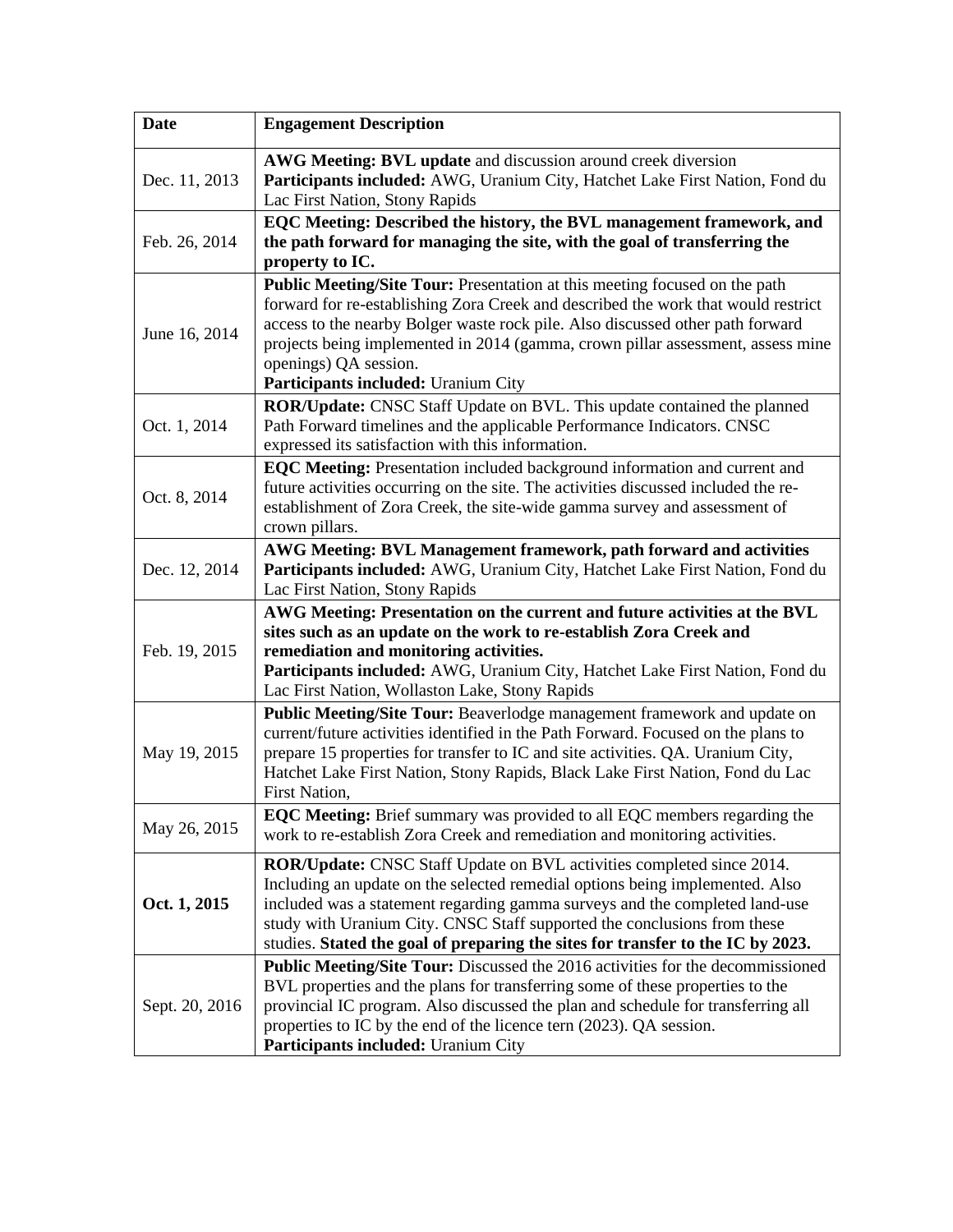| <b>Date</b>   | <b>Engagement Description</b>                                                                                                                                                                                                                                                                                                                                                                                                                                                                                 |
|---------------|---------------------------------------------------------------------------------------------------------------------------------------------------------------------------------------------------------------------------------------------------------------------------------------------------------------------------------------------------------------------------------------------------------------------------------------------------------------------------------------------------------------|
| Oct. 26, 2016 | Athabasca Joint Engagement and Environmental Subcommittee (AJES)<br><b>Meeting: Q4 AJES Meeting</b><br>Participants included: YTNLRO, Uranium City, Camsell Portage, Wollaston<br>Lake, Stony Rapids, Hatchet Lake First Nation, Fond du Lac First Nation                                                                                                                                                                                                                                                     |
| Dec. 1, 2016  | AJES Meeting: Q4 AJES Meeting, engagement plans for BVL in 2017<br>Participants included: YTNLRO, Uranium City, Camsell Portage, Wollaston<br>Lake, Stony Rapids, Hatchet Lake First Nation, Fond du Lac First Nation                                                                                                                                                                                                                                                                                         |
| Dec. 14, 2016 | ROR/Update: CNSC Staff Update on BVL. Included statement that Cameco<br>has transferred 5 properties to IC and intends to transfer the remaining<br>properties by 2023                                                                                                                                                                                                                                                                                                                                        |
| Jan. 13, 2017 | Ad Hoc Meeting: History of BVL and overview of the IC and plans for<br>release<br>Participants included: YTNLRO                                                                                                                                                                                                                                                                                                                                                                                               |
| May 30, 2017  | Public Meeting/Site Tour: Overview of the IC, Path Forward, Performance<br>Objectives and Indicators and plans for current release to IC. Also discussed plans<br>to transfer remaining properties to IC during current licence term.<br>Participants included: YTNLRO, Uranium City, Fond du Lac First Nation,<br><b>Hatchet Lake First Nation</b>                                                                                                                                                           |
| Nov. 13, 2017 | AJES Meeting: AJES Q4 Meeting - engagement plan discussion, including BVL<br>Participants included: YTNLRO, Uranium City, Camsell Portage, Wollaston<br>Lake, Stony Rapids, Fond du Lac First Nation                                                                                                                                                                                                                                                                                                          |
| May 29, 2018  | Public Meeting/Site Tour: Discussed BVL Management Framework, Path<br>Forward Plan and Performance Objectives and Indicators. Reviewed current plan<br>to transfer properties to IC and the schedule for transferring all properties by 2023.<br>Primary goal of the 2018 engagement process was to discuss the 2017<br>activities completed on the decommissioned BVL properties and the<br>2018/2019 plans for transferring properties to the provincial IC program.<br>Participants included: Uranium City |
| June 6, 2018  | Workshop: Interactive workshop with Athabasca Basin communities to build<br>capacity - from the beginning of mining to the end. Province of Saskatchewan<br>presented on the IC program and BVL was specifically discussed.<br>Participants included: YTNLRO, Uranium City, Hatchet Lake First Nation,<br>Fond du Lac First Nation                                                                                                                                                                            |
| Nov. 28, 2018 | EQC Meeting: Discussed BVL Management Framework, Path Forward Plan and<br>Performance Objectives and Indicators. Reviewed current plan to transfer<br>properties and schedule for transferring all properties by 2023. Discussed<br>Performance Indicators and Stage 2 transfer (20 properties)                                                                                                                                                                                                               |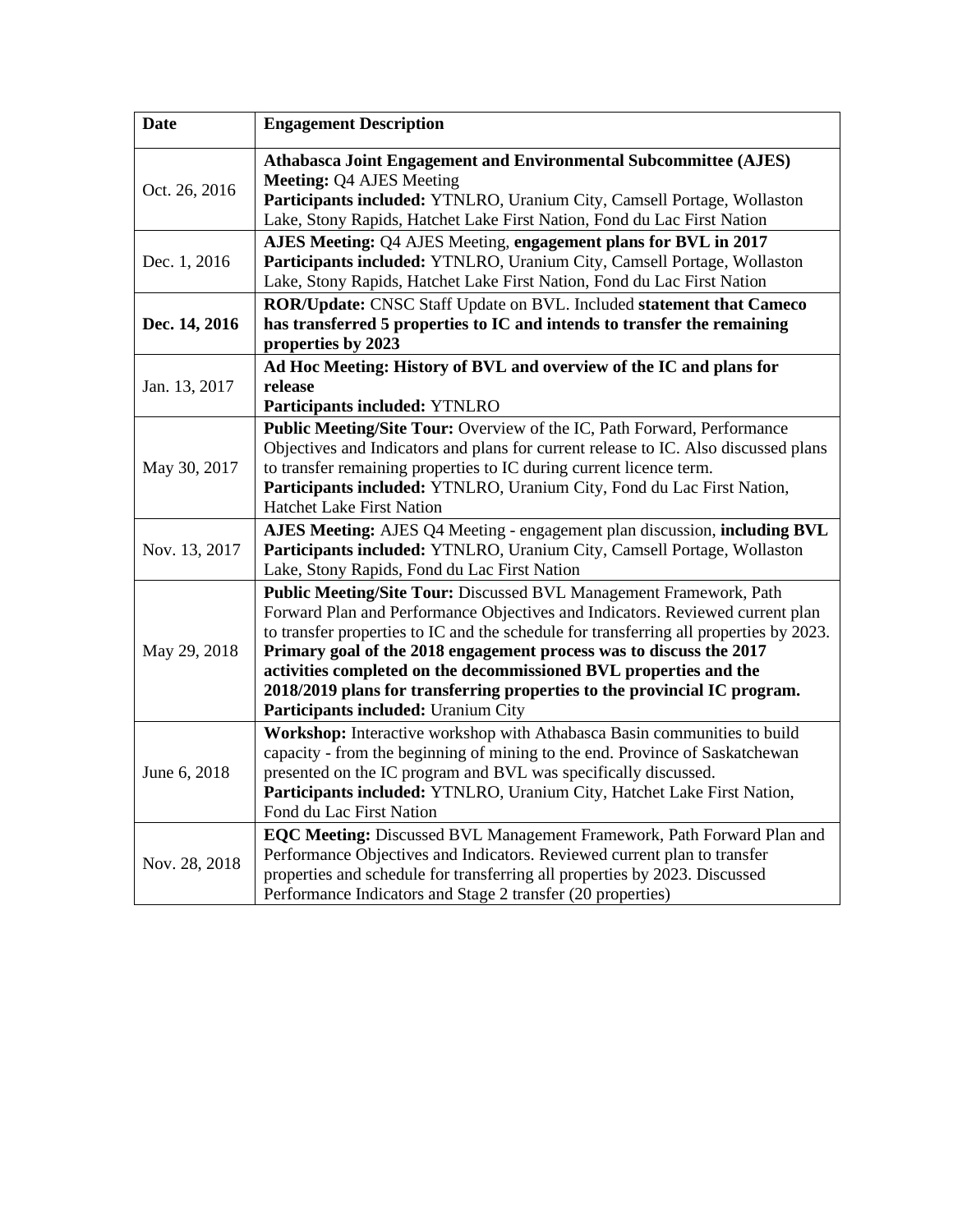| <b>Date</b>    | <b>Engagement Description</b>                                                                                                                                                                                                                                                                                                                                                                                                                                                                                                                                                                                                                                                                                                                                                                                                                                                                                                  |
|----------------|--------------------------------------------------------------------------------------------------------------------------------------------------------------------------------------------------------------------------------------------------------------------------------------------------------------------------------------------------------------------------------------------------------------------------------------------------------------------------------------------------------------------------------------------------------------------------------------------------------------------------------------------------------------------------------------------------------------------------------------------------------------------------------------------------------------------------------------------------------------------------------------------------------------------------------|
| Dec. 12, 2018  | <b>ROR/Update:</b> BVL update, noted IC progress and plans, discussed how land use<br>and local knowledge was used. YTNLRO applied for and received intervention<br>funding. The oral intervention stated: "The YTNLRO is generally well-informed<br>about the activities and undertakings of the uranium mining operations located in<br>the Athabasca Basin and appreciate participating at events such as this. We<br>acknowledge the participation of the CNSC in meetings and communications with<br>both our organization and northern community members. YTNLRO highly values<br>the beneficial relationships that have been created throughout this collaborative<br>process. We highly value this collaborative process and working relationships<br>with both the CNSC and the mining companies.".<br>Participants included: YTNLRO, Hatchet Lake First Nation, Fond du Lac First<br>Nation, Black Lake First Nation |
| June 4, 2019   | <b>Public Meeting/Site Tour: Discussed BVL Management Framework, Path</b><br>Forward Plan and Performance Objectives and Indicators. Reviewed current plan<br>to transfer properties at hearing in October 2019 and the schedule for transferring<br>all properties by 2023. QA session.<br>Participants included: YTNLRO, Uranium City, Fond du Lac First Nation                                                                                                                                                                                                                                                                                                                                                                                                                                                                                                                                                              |
| July 9, 2019   | EQC Meeting: Discussed BVL Management Framework, Path Forward Plan and<br>Performance Objectives and Indicators. Reviewed current plan to transfer<br>properties at hearing in October 2019 and schedule for transferring all properties<br>by 2023. Provided at the regularly scheduled NSEQC meeting. Discussions<br>focused on the request to release 20 of these properties from CNSC licensing                                                                                                                                                                                                                                                                                                                                                                                                                                                                                                                            |
| Aug. 20, 2019  | Ad Hoc Meeting: YTNLRO and many CNSC representatives to answer<br>questions, Cameco present as back-up. Discussion focussed on 2019 release of<br>20 properties.                                                                                                                                                                                                                                                                                                                                                                                                                                                                                                                                                                                                                                                                                                                                                               |
| Aug. 30, 2019  | <b>Intervention:</b> AJES supported the application                                                                                                                                                                                                                                                                                                                                                                                                                                                                                                                                                                                                                                                                                                                                                                                                                                                                            |
| Sept. 4, 2019  | Ad Hoc Meeting: Discuss 20 properties for release in 2019 with Basin<br>leadership and YTNLRO.<br>Participants included: YTNLRO, Uranium City, Hatchet Lake First Nation,<br>Fond du Lac First Nation, Black Lake First Nation, Wollaston Lake, Stony Rapids                                                                                                                                                                                                                                                                                                                                                                                                                                                                                                                                                                                                                                                                   |
| Sept. 6, 2019  | <b>Intervention:</b> Written intervention for the Stage 2/20 properties hearing: "Ya'thi<br>Néné has been pleased with the level of communication between the CNSC,<br>Cameco and our office."                                                                                                                                                                                                                                                                                                                                                                                                                                                                                                                                                                                                                                                                                                                                 |
| Oct. 2, 2019   | <b>CNSC Hearing:</b> YTNLRO oral intervention with Hatchet Lake First Nation,<br>Fond du Lac First Nation, Black Lake First Nation leadership.                                                                                                                                                                                                                                                                                                                                                                                                                                                                                                                                                                                                                                                                                                                                                                                 |
| Dec. 5, 2019   | AJES Meeting: AJES Q4 meeting - engagement plan discussion, including BVL<br>Participants included: YTNLRO, Uranium City, Camsell Portage, Wollaston<br>Lake, Stony Rapids, Hatchet Lake First Nation, Fond du Lac First Nation, Black<br><b>Lake First Nation</b>                                                                                                                                                                                                                                                                                                                                                                                                                                                                                                                                                                                                                                                             |
| April 22, 2020 | AJES Meeting: AJES Q2 Meeting – engagement plan update for BVL<br>Participants included: YTNLRO, Uranium City, Camsell Portage, Wollaston<br>Lake, Stony Rapids, Hatchet Lake First Nation, Black Lake First Nation                                                                                                                                                                                                                                                                                                                                                                                                                                                                                                                                                                                                                                                                                                            |
| June 29, 2020  | AJES Meeting: AJES Q2 Meeting - engagement plan update for BVL<br>Participants included: YTNLRO, Hatchet Lake First Nation, Fond du Lac First<br>Nation, Black Lake First Nation                                                                                                                                                                                                                                                                                                                                                                                                                                                                                                                                                                                                                                                                                                                                               |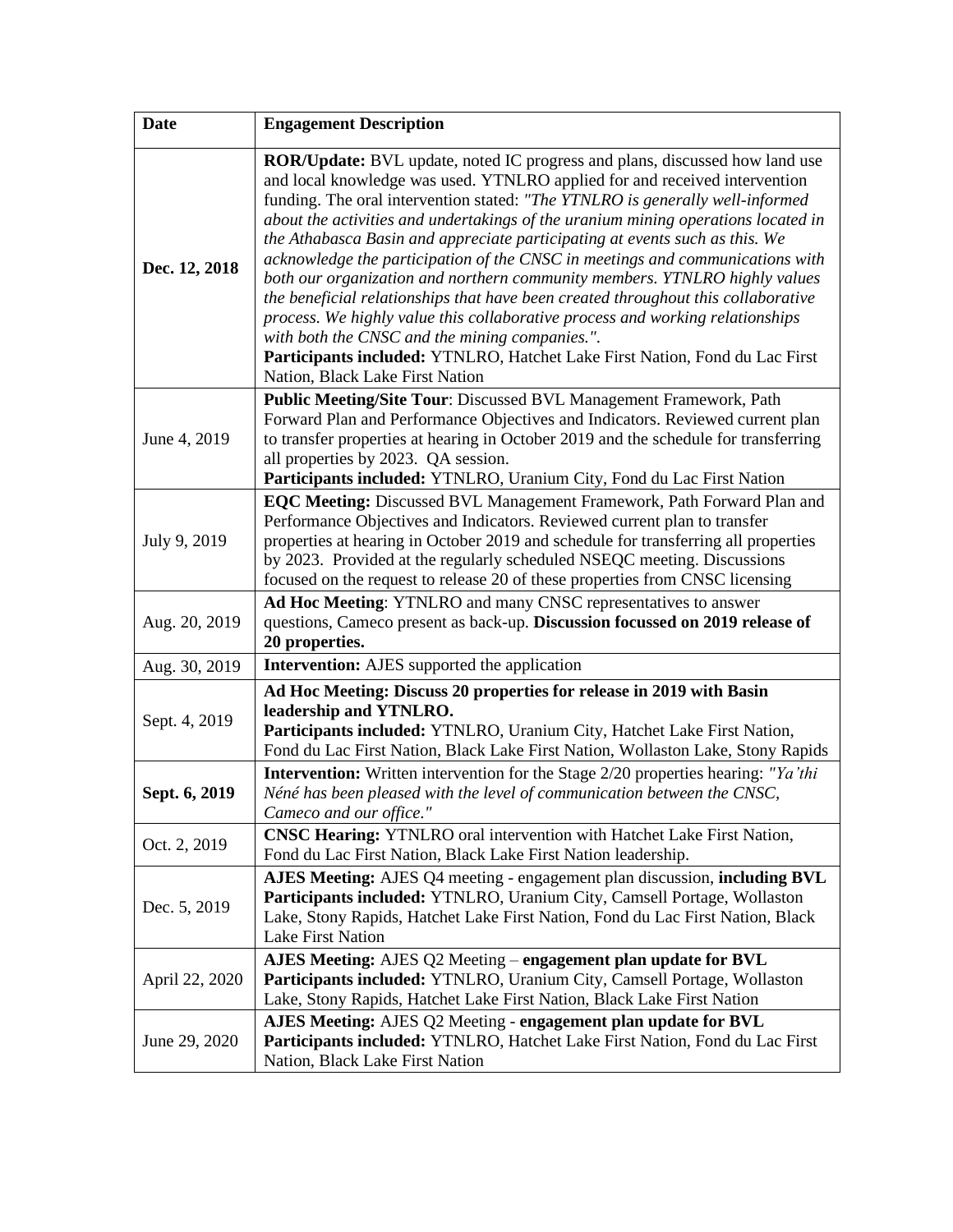| <b>Date</b>           | <b>Engagement Description</b>                                                                                                                                                                                                                                                                                                                                                                                                                                                                                                                                                        |
|-----------------------|--------------------------------------------------------------------------------------------------------------------------------------------------------------------------------------------------------------------------------------------------------------------------------------------------------------------------------------------------------------------------------------------------------------------------------------------------------------------------------------------------------------------------------------------------------------------------------------|
| <b>Summer</b><br>2020 | Article: YTNLRO Newsletter: BVL Update, notes that Cameco is initiating the<br>process for release of Stage 3 properties in 2021                                                                                                                                                                                                                                                                                                                                                                                                                                                     |
| Sept.10, 2020         | AJES Meeting: AJES Q3 meeting - engagement plan update, included<br>discussion of BVL<br>Participants included: YTNLRO, Uranium City, Camsell Portage, Wollaston                                                                                                                                                                                                                                                                                                                                                                                                                     |
| Nov. 13, 2020         | Lake, Stony Rapids, Hatchet Lake First Nation, Fond du Lac First Nation<br>Online Content (e.g., social media, website): The invite for the 2020 public<br>meeting was made public on Yá'thi Néné's social media channel to help<br>promote the event.                                                                                                                                                                                                                                                                                                                               |
| Nov. 18, 2020         | Public Meeting/Site Tour: Discussed BVL Management Framework, Path<br>Forward Plan and Performance Objectives and Indicators. Reviewed current plan<br>to transfer properties at hearing in October 2019 and schedule for transferring all<br>properties by 2023. Focus was to discuss the intention to release and transfer<br>properties in 2021. Follow-up questions were received from YTNLRO.<br>Participants included: YTNLRO, Uranium City, Hatchet Lake First Nation,<br>Fond du Lac First Nation, Black Lake First Nation, Camsell Portage, Stony<br>Rapids, Wollaston Lake |
| Nov. 20, 2020         | Online Content (e.g., social media, website): Meeting recording and virtual tour<br>links distributed to all invited participants as follow-up after the meeting via email<br>and on Cameco social media pages.                                                                                                                                                                                                                                                                                                                                                                      |
| Dec. 17, 2020         | AJES Meeting: Q4 AJES Meeting, 2021 plans and 2022 activities as part of<br>engagement highlights included discussion of BVL<br>Participants included: YTNLRO, Uranium City, Camsell Portage, Wollaston<br>Lake, Stony Rapids, Hatchet Lake First Nation, Fond du Lac First Nation, Black<br>Lake First Nation                                                                                                                                                                                                                                                                       |
| March 11,<br>2021     | Online Content (e.g., social media, website): At YTNLRO's request, Cameco<br>translated the public meeting recording in Dene and both English and Dene<br>virtual tours were posted online (social media and website)                                                                                                                                                                                                                                                                                                                                                                |
| June 1, 2021          | Ad Hoc Meeting: Fookes Delta Community Driven Program (presentation and<br>school field trip).<br>Participants included: Uranium City, Fond du Lac First Nation                                                                                                                                                                                                                                                                                                                                                                                                                      |
| June 29, 2021         | AJES Meeting: Q2 AJES Meeting, engagement plans. Public Meeting/Site Tour<br>for BVL planned for November. Discussed 2020 update and 2021 plans getting<br>sites ready for release<br>Participants included: YTNLRO, Uranium City, Camsell Portage, Stony Rapids,<br>Wollaston Lake, Hatchet Lake First Nation, Black Lake First Nation                                                                                                                                                                                                                                              |
| Summer 2021           | Article: YTNLRO Newsletter - Fun at Fookes Delta - BVL and Fookes Delta<br>history                                                                                                                                                                                                                                                                                                                                                                                                                                                                                                   |
| Sept. 21, 2021        | Ad Hoc Meeting: Site tour, discussed BVL background and Stage 3/18<br>properties release and IC transfer<br>Participants included: YTNLRO, Uranium City                                                                                                                                                                                                                                                                                                                                                                                                                              |
| Sept. 22, 2021        | <b>Ad Hoc Meeting: Follow-up site tour</b><br>Participants included: YTNLRO, Uranium City                                                                                                                                                                                                                                                                                                                                                                                                                                                                                            |
| Oct. 13, 2021         | Online Content (e.g., social media, website): Virtual tour posted online                                                                                                                                                                                                                                                                                                                                                                                                                                                                                                             |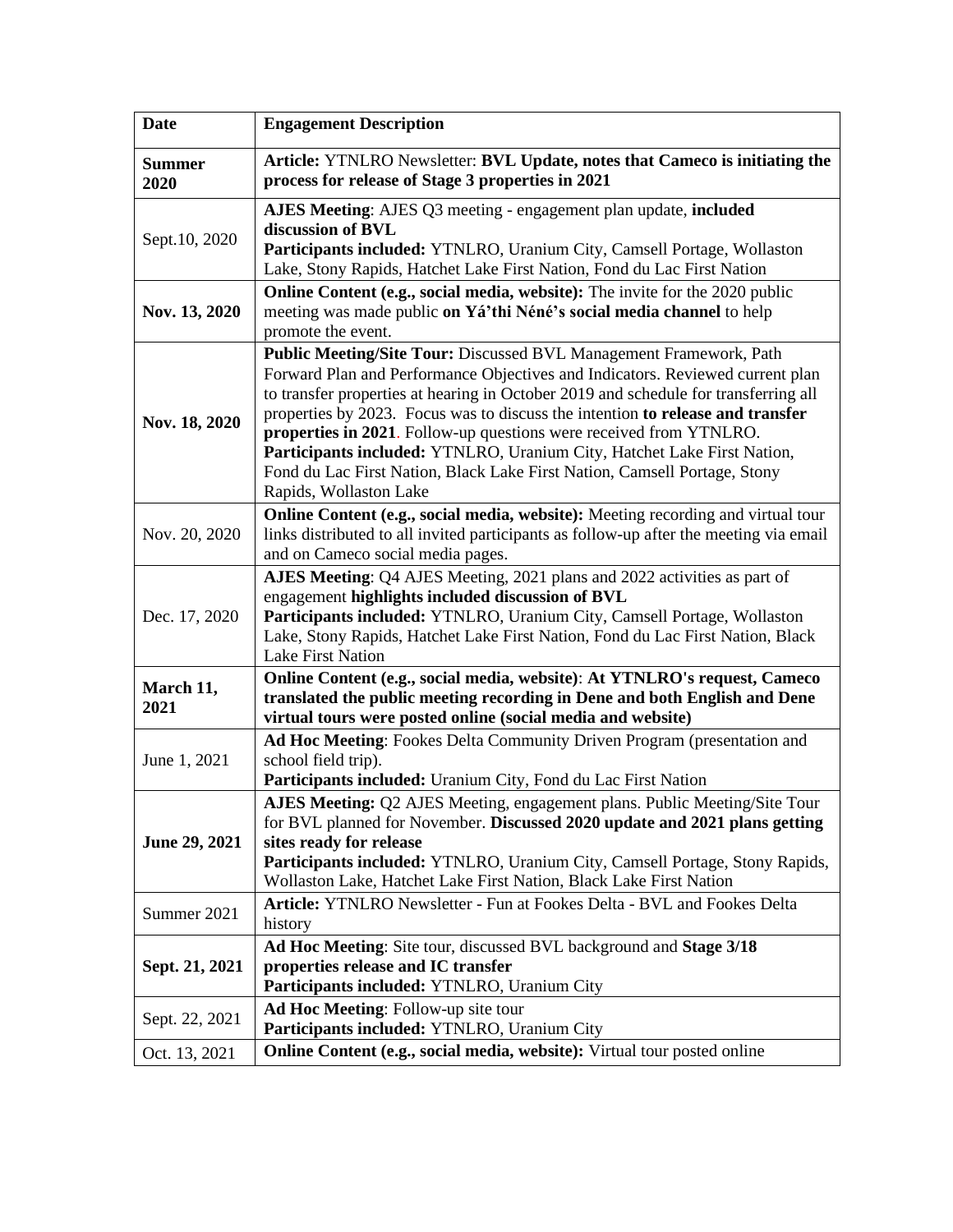| <b>Date</b>    | <b>Engagement Description</b>                                                                                                                                                                                                                                                                                                                                                                                                                                                                                                                                                                                                                                    |
|----------------|------------------------------------------------------------------------------------------------------------------------------------------------------------------------------------------------------------------------------------------------------------------------------------------------------------------------------------------------------------------------------------------------------------------------------------------------------------------------------------------------------------------------------------------------------------------------------------------------------------------------------------------------------------------|
| Oct. 14, 2021  | AJES Meeting: Q3 AJES Meeting, discussed application to release Stage 3/18<br>properties into IC program in 2022 as part of engagement highlights. Focus<br>for 2021 has been getting sites ready for release.<br>Participants included: YTNLRO, Uranium City, Camsell Portage, Wollaston<br>Lake, Stony Rapids, Hatchet Lake First Nation, Fond du Lac First Nation, Black<br>Lake First Nation                                                                                                                                                                                                                                                                 |
| Nov. 2, 2021   | <b>Public Meeting/Site Tour: Discussed BVL Management Framework, Path</b><br>Forward Plan and Performance Objectives and Indicators. Reviewed current<br>plan to transfer properties at hearing in October 2019 and schedule for<br>transferring all properties by 2023/2025. General update on the transfer of<br>properties at hearing planned for March 2022. After meeting AJES rep for<br>the Permanent Resident Organization asked for property map, Cameco<br>provided.<br>Participants included: YTNLRO, Uranium City, Camsell Portage, Wollaston<br>Lake, Stony Rapids, Fond du Lac First Nation, Black Lake First Nation, Hatchet<br>Lake First Nation |
| Nov. 5, 2021   | Online Content (e.g., social media, website): Meeting recording and virtual tour<br>links distributed to all invited participants as follow-up after the meeting via email<br>and on Cameco social media pages.                                                                                                                                                                                                                                                                                                                                                                                                                                                  |
| Nov. 15, 2021  | Ad Hoc Meeting: Meeting in Dene with FDL leadership, elders and land and<br>resource users to discuss the transfer of properties in 2022. Also, land use<br>around the BVL sites.<br>Participants included: YTNLRO (invited, did not attend), Fond du Lac First<br>Nation                                                                                                                                                                                                                                                                                                                                                                                        |
| Dec. 8, 2021   | AJES Meeting: AJES Q4 Meeting, discussed application to release Stage 3/18<br>properties into IC program in 2022 as part of engagement highlights.<br>Participants included: YTNLRO, Uranium City, Camsell Portage, Wollaston<br>Lake, Stony Rapids, Hatchet Lake First Nation, Fond du Lac First Nation, Black<br>Lake First Nation                                                                                                                                                                                                                                                                                                                             |
| Dec. 15, 2021  | ROR/Update: BVL update on IC progress including clearly noting that "Cameco<br>has applied for a licence amendment to release an additional 18 into the<br>Saskatchewan ICP". YTNLRO oral intervention.                                                                                                                                                                                                                                                                                                                                                                                                                                                          |
| Feb. 3, 2022   | Intervention: AJES Intervention - Supported application for 2022 hearing                                                                                                                                                                                                                                                                                                                                                                                                                                                                                                                                                                                         |
| Feb. 10, 2022  | AJES Meeting: AJES Q1 Meeting, discussed application to release 18 properties<br>into IC program in 2022 as part of engagement highlights. Also, Cameco<br>responded to YTNLRO's request - does not support a delay.<br>Participants included: YTNLRO, Uranium City, Camsell Portage, Wollaston<br>Lake, Stony Rapids, Black Lake First Nation                                                                                                                                                                                                                                                                                                                   |
| Feb. 22, 2022  | <b>Intervention:</b> YTNLRO - Not supportive of 2022 hearing                                                                                                                                                                                                                                                                                                                                                                                                                                                                                                                                                                                                     |
| Winter<br>2022 | Article: YTNLRO Newsletter. BVL update on the history and planned<br>transfer of the properties in 2022. YTNLRO newsletter is translated into<br>Dene and focus is Athabasca Basin                                                                                                                                                                                                                                                                                                                                                                                                                                                                               |
| Mar. 2, 2022   | <b>EQC Meeting:</b> BVL history, recent activities (2019 NSEQC intervention), BVL<br>process and upcoming hearing to release 18 decommissioned properties.                                                                                                                                                                                                                                                                                                                                                                                                                                                                                                       |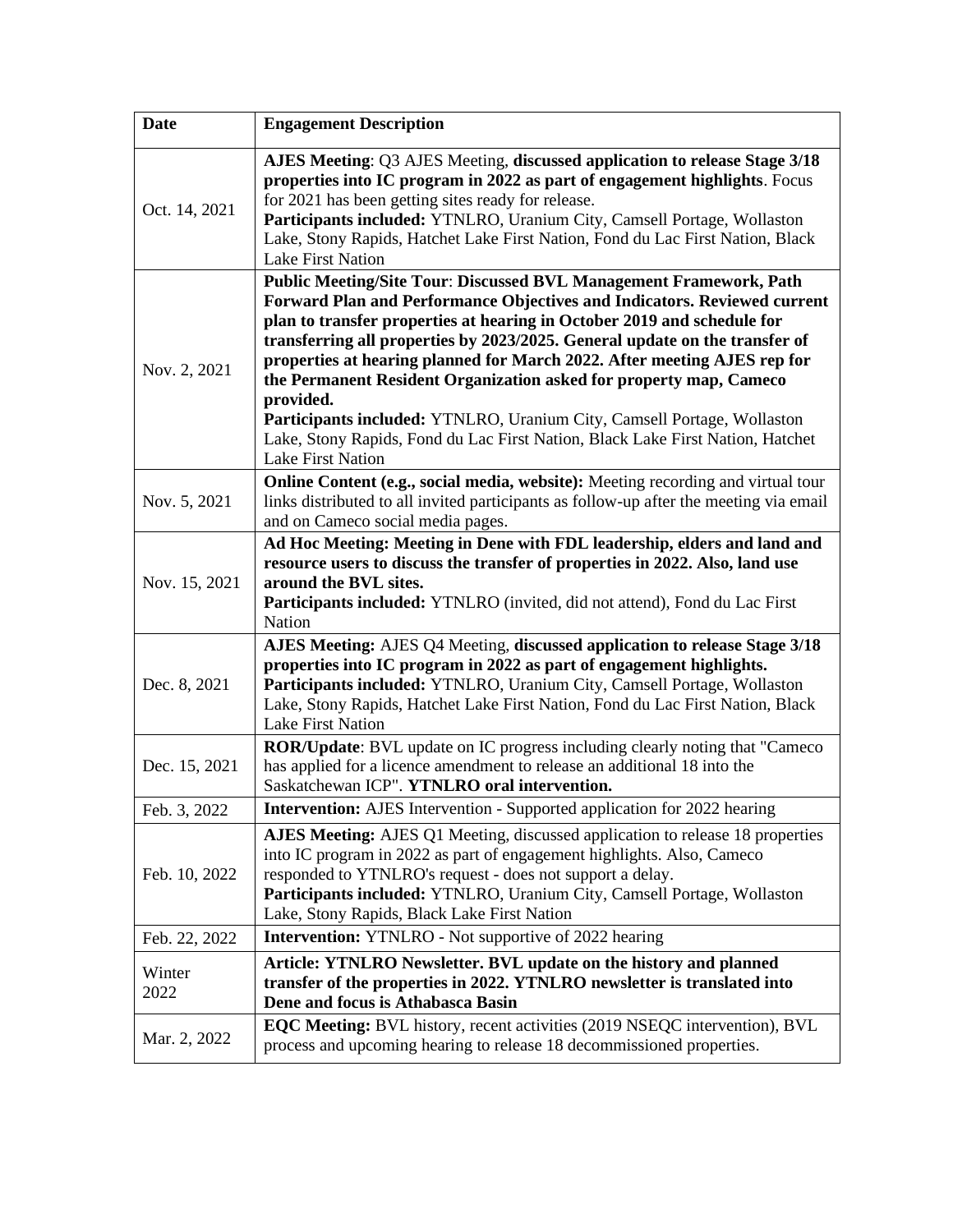- 9. [20] Cameco denies that the Application involves any significant change within the traditional territories of the members of YTNLRO.
- 10. [22] Further, the following paragraphs from the decision referred to in the Request are provided to distinguish that case from the instant Request and Application:

[91] Letter writing has seemingly been an ineffective form of communication and therefore puts into question whether one letter and follow email leading up to the approval of the 2019 Ferau Permit was "meaningful" consultation. The lack of attendance at Ginoogaming (acknowledging that the COVID 19 pandemic likely made this impossible) also likely did not help. Meaningful consultation must consider the cultural context of the engaged Indigenous form of communication and consultation where the emphasis is on speaking and active listening with a view to developing a mutual understanding and, hopefully, a resolution.

[92] Letter writing, while a convenient way to paper communication, is not necessarily adequate in the Indigenous cultural context within which governments must deal, and ineffective within the Anishinabek cultural context as described in the evidentiary record by Ginoogaming's witnesses. Without meaningful consultation, determining what is a reasonable accommodation cannot be properly assessed, since one must first understand what the true nature and extent of the concerns are. If from the perspective of the Ginoogaming, it is all or nothing at the end of the day, then perhaps Ginoogaming will have foreclosed the opportunity for accommodation short of being ceded the land comprising Wiisinin Zaahgi'igan. However, that issue is not before me to resolve.

[93] Given the seriousness of the claims advanced by Ginoogaming, the length of time devoted to these consultations seems inadequate. The consultations only started, at the earliest, with the provision of notice in July 2018, and any form of engagement (meaning two-way dialogue) did not really start until the summer of 2019 after the Ferau Permit application was approved. The pandemic has intervened, and no doubt has significantly hampered efforts to engage in meaningful consultation. By way of contrast, in *Ktunaxa*, there had been two decades of consultations. I am not suggesting what the correct time period is for this matter – it will be dependent on many factors. However, whatever that time period is, it has not yet been optimized.

Unlike the Ginoogaming facts, Cameco has engaged with the rights holders for years, including with the AWG and then with YTNLRO and the AJES since their inception in 2016. YTNLRO and its members have attended and participated in many forms of engagement regarding the decommissioned Beaverlodge properties, including two-way or multi-party dialogue, over many years and this included consideration of the form of communications requested by YTNLRO and its members. Cameco has translated documents and communications, including meeting transcripts, for many years when translations have been identified as an effective means to distribute or share information. Cameco has also provided translations when a request was made. For example, at YTNLRO's request, Cameco translated the public meeting recording in Dene and both English and Dene virtual tours were posted online [\(https://youtu.be/Axu2jQTAFv](https://youtu.be/Axu2jQTAFv) and website). Most important, unlike Ginoogaming, the YTNLRO is a professional consultation and engagement organization that describes itself as the Delegated Authority responsible for representing its members and this would include, as the example above demonstrates, ensuring it communicates relevant Indigenous cultural context to Cameco and CNSC and provides all relevant information back to its members. It is also wholly inconsistent for YTNLRO to claim that a CNSC notice to YTNLRO of the Application would not create an expectation that YTNLRO would act when, in fact,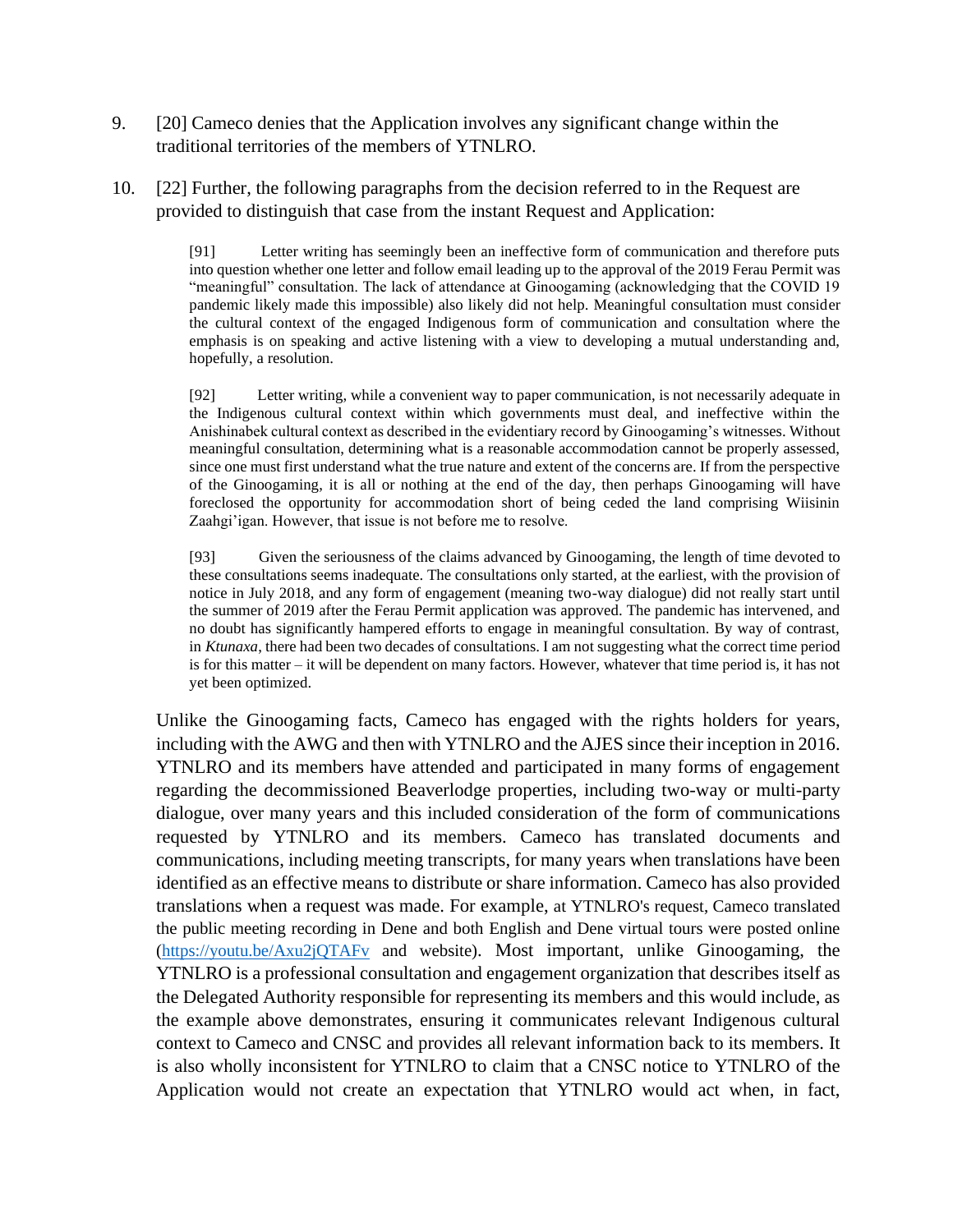YTNLRO's previous response to every such notice has caused YTNLRO to apply for and receive intervenor funding.

- 11. [27] Cameco denies that YTNLRO has only been invited to meet with Cameco once since it became aware of the Application as the entries in Cameco's engagement record in the above table demonstrate.
- 12. [28] YTNLRO is the organization that has expertise and technical knowledge and has not raised any rights-based concerns related to the decommissioned Beaverlodge properties on behalf of its members until now. Again, based on YTNLRO's position that this is its role, Cameco does not understand why the presence of community members at a meeting that YTNLRO also attended who YTNLRO alleges do not have expertise or technical knowledge is relevant when, in fact, these are the very people who may have traditional knowledge and the basis for the Request is to collect information from members who do not have expertise or technical knowledge.
- 13. [28] Further, Cameco's evidence is that the Application does not, in fact, impact the exercise of Aboriginal or Treaty rights. Access to the properties is largely unrestricted, except for where remediation work is anticipated, and heavy machinery may be present. Once all properties are requested for release from CNSC licensing, based on the risk assessment work conducted by Cameco, the properties are safe and there will be no barriers to the exercise of Aboriginal or Treaty rights.
- 14. [28 and 30] Cameco denies that engagement and consultation did not commence until November 2021.
- 15. [33] YTNLRO cites *Haida* for the proposition that the duty to consult is triggered when a Crown decision "might adversely impact the aboriginal and treaty rights". However, it is important not to parse *Haida* and, the Supreme Court of Canada also went on to say that "claimants should outline their claims with clarity, focussing on the scope and nature of the Aboriginal rights they assert and on the alleged infringements<sup> $n[1]$ </sup> In the instant case, consultation and engagement activities have provided the YTNLRO with many opportunities to meet that obligation and ensure that they have fully canvassed all community members as necessary to represent the interests of those communities, and they have failed to do so. This failure does not trigger a restart of consultation or engagement on this administrative decision.
- 16. [43] YTNLRO states that the "CNSC lacks the basic information needed to make its decision in this case" but does not set out what this information is that is not included in the Application. If this is information that YTNLRO was responsible to provide, again, it is not clear why such information was not provided.
- 17. [43] The statements in this paragraph are more unsubstantiated opinion than facts. In particular, the statement that these "assumptions are baffling, self-serving, and obviously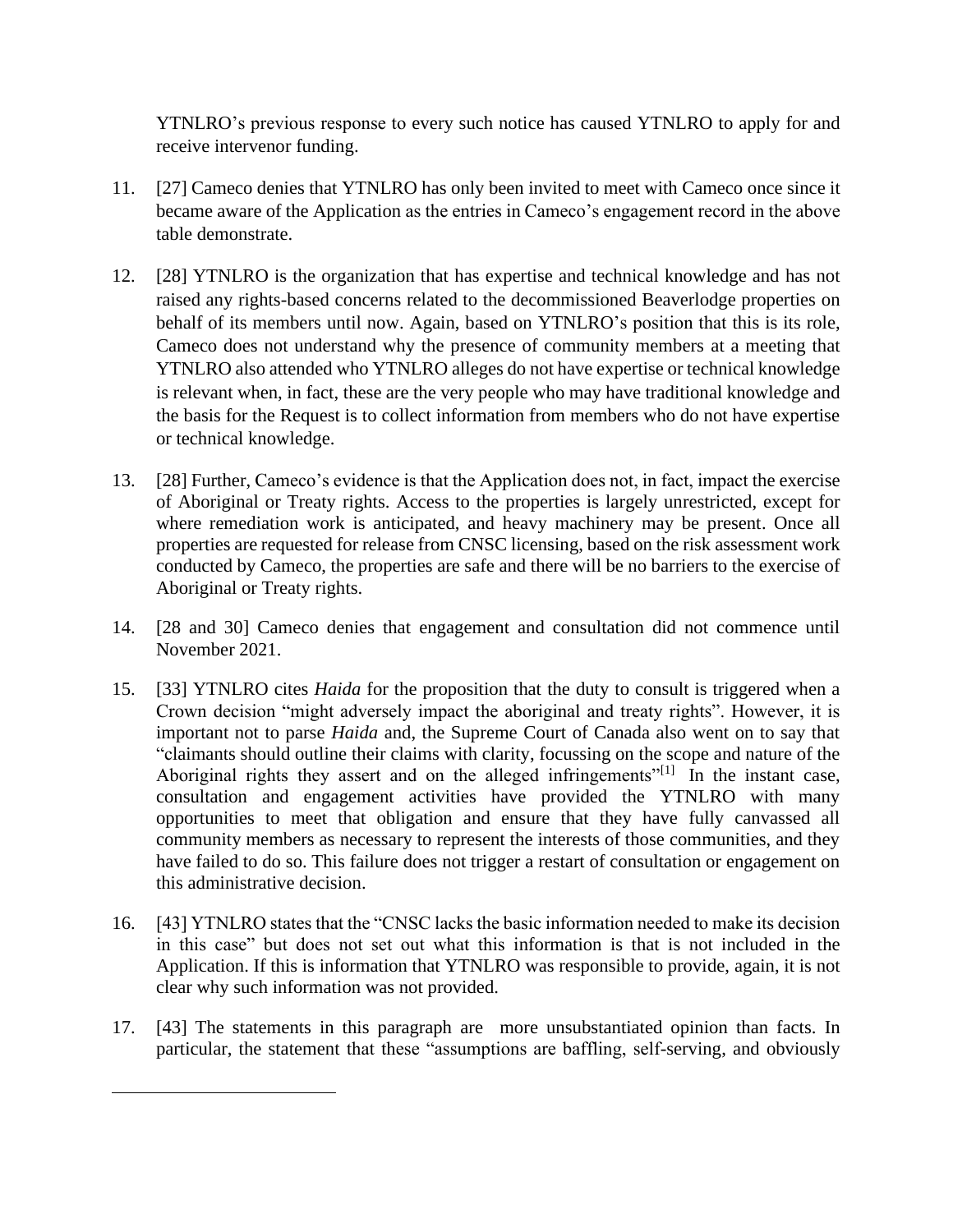inaccurate" has no foundation and, if there was a foundation, then YTNLRO failed to provide such information when it has had many opportunities to do so. Cameco strongly disagrees with the inference that the YTNLRO administration of, or participation in, any study is determinative of its validity or relevance. To call into question the integrity of the skill, experience, and professionalism of those who conduct such studies is uncalled for.

- 18. [44] YTNLRO offers no explanation as to why it did not raise its concerns earlier given the history of the engagement of YTNLRO and its member communities by Cameco in relation to the properties. Cameco's engagement record in relation to the properties extends over many years, including prior to the formation of YTNLRO in 2016. The fact that YTNLRO did not exist prior to 2016, or that there have been changes in its senior personnel, does not negate the extensive engagement by Cameco with the Athabasca Basin communities in relation to the properties.
- 19. [47] Cameco is opposed to the inclusion of a particular instance of disclosure of any information at the end of a very long and detailed regulatory process when YTNLRO's role was, in part, to represent its member communities' interests for the past five years. To grant the relief requested on these facts invites individuals to withhold information as a strategy to delay a proceeding in pursuit of personal goals, for example, without the knowledge or consent of their communities. To support such actions, particularly when communities are represented by a professional organization, would compromise the integrity of all proceedings, would relieve all interested persons from acting with good faith and meeting their engagement obligations, and would wholly defeat the spirit and purpose of engagement.
- 20. [49] YTNLRO does not provide any basis for how the Denesuliné Knowledge, which tenuously "may describe legal rules and expectations within the Denesuliné legal system", has any application to the Application or instant regulatory proceeding.
- 21. [50] If the Denesuliné Knowledge that YTNLRO alleges it became aware of on February 11, 2022, was previously known to YTNLRO community members, it is unclear why it was not shared with YTNLRO or Cameco during its extensive engagement with such communities in relation to the properties.
- 22. [48] and [51] Further, more fundamentally, YTNLRO has not justified the need for an ILRU Method analysis of the Denesuliné Knowledge it became of aware of on February 11, 2022. The cited ILRU Method reference was developed from studies conducted to identify and articulate Indigenous law and specifically "to identify how Indigenous societies used their own legal traditions to successfully manage harms and conflicts between and within groups, and to identify and articulate the Indigenous legal principles that could be assessed and applied today for the work of building strong, healthy communities now and in the future." The studies used were based on the law school case brief model designed to review how a decision or resolution of a conflict is resolved; the cited reference states that its research is being used to develop ways to apply the method to child welfare, family law, and criminal court proceedings - all of which are applications to legal processes. It also does not describe how, or on what basis, the ILRU Method used to analyze the data collected in the studies can be applied, or has ever been applied, to collect information on traditional land use.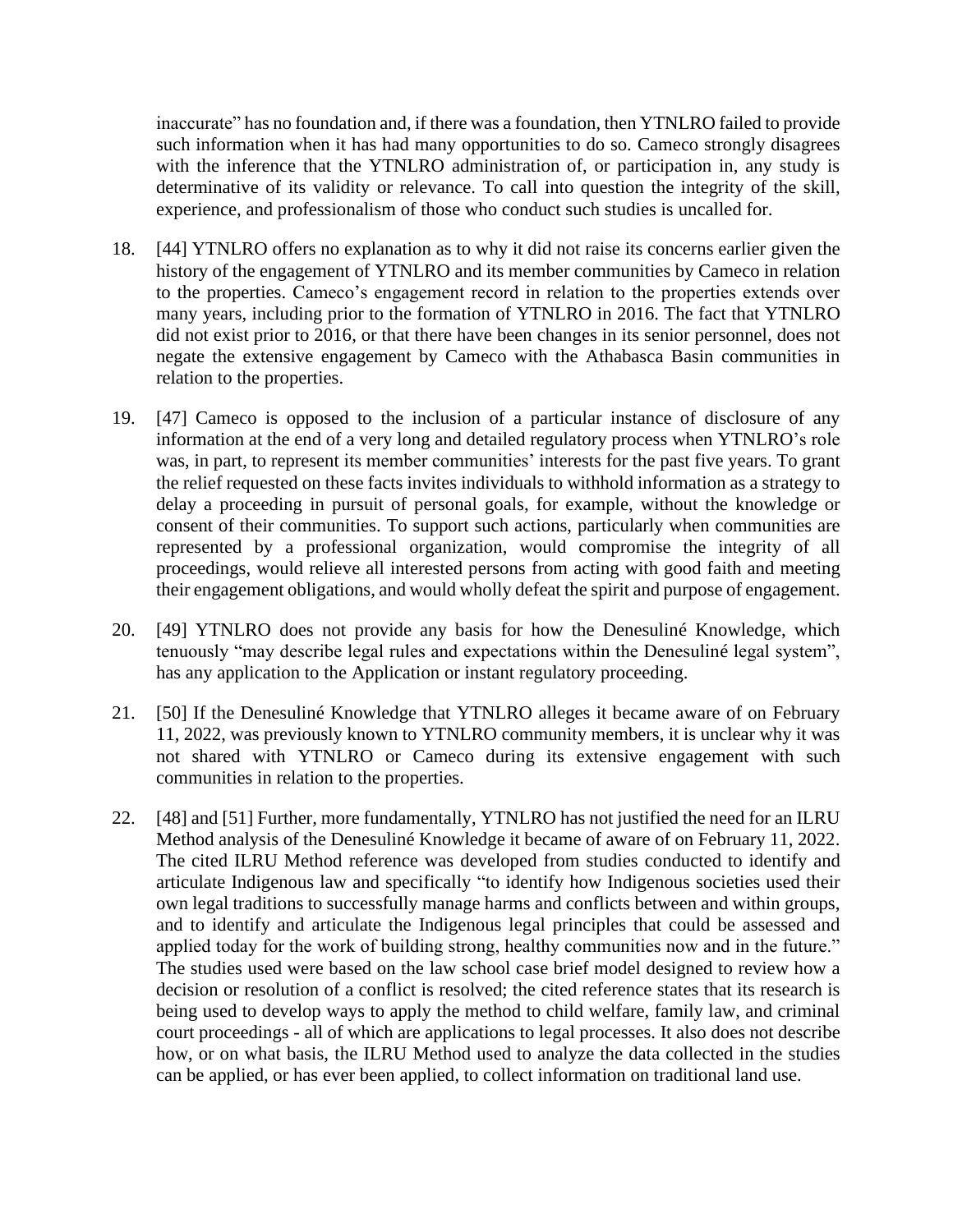- 23. [51] There is no rationale to conclude that an ILRU Method study to identify Denesuliné legal traditions would have any relevance to the determination of whether the decommissioned properties are in a state to meet the criteria for transfer back to provincial oversight.
- 24. [51] YTNLRO's interest in retaining an expert in the ILRU Method does not explain the foundation for its expertise in determining the validity of any method of gathering traditional knowledge or the relevance of applying any legal analysis to it, and it does not explain why, at this late date, YTNLRO did not seek such a study years ago.
- 25. [51] YTNLRO's implied commitment to complete any study within 12 months could only be possible if YTNLRO has communicated with a person with experience in applying the ILRU Method in the collection of information on traditional land use and if that person had confirmed that they are able to complete such a study within 12 months. It is critical for Cameco and the Commission to assess how many studies a proposed expert has conducted, how those studies have been used, and references to administrative decisions based on those studies. Without such information, it is impossible to assess the qualifications of a person to conduct such studies or to assess the value any study would provide.

### *No Harm to the Applicant Argument*

- 26. [57] The relief requested includes an indefinite adjournment. The Request is silent on prejudice to Cameco and Canada Eldor Inc. (CEI) if such an indefinite adjournment is granted, and it is unclear whether YTNLRO is seriously seeking such an adjournment.
- 27. [57] Any adjournment would be prejudicial for Cameco. A delay could cause Cameco to be unable to meet its contractual commitments to CEI and this could lead to litigation risks. Considerable time and effort were used to complete the supporting studies, to prepare the Application for the hearing, and to carry out extensive engagement. An adjournment would divert resources away from supporting Cameco's operating facilities, to repeat, in part, this cycle of activities based on YNTLRO's speculation that the studies conducted by qualified persons on behalf of Cameco are inadequate or unreliable even when the studies were reviewed by the subject matter experts at the CNSC and relied on by the subject matter experts at the Province of Saskatchewan to conclude that the properties meet the criteria for acceptance into the IC.
- 28. [57] An adjournment would be prejudicial to Cameco because it could require Cameco to complete additional remediation work at considerable cost for little or no environmental benefit. It would be contrary to subsequent activities conducted by Cameco in response to the outcome of the Remedial Options Workshop. It would also compromise Cameco's relationship with those who participated in the Remedial Options Workshops and the consideration and incorporation of that input into the selected remediation activities.
- 29. [57] The Request is silent on the totality of the studies and funding YTNLRO is seeking. Although the granting of an adjournment would render the YTNLRO Intervention moot, it is important to consider the Request in the face of its inconsistency with the YTNLRO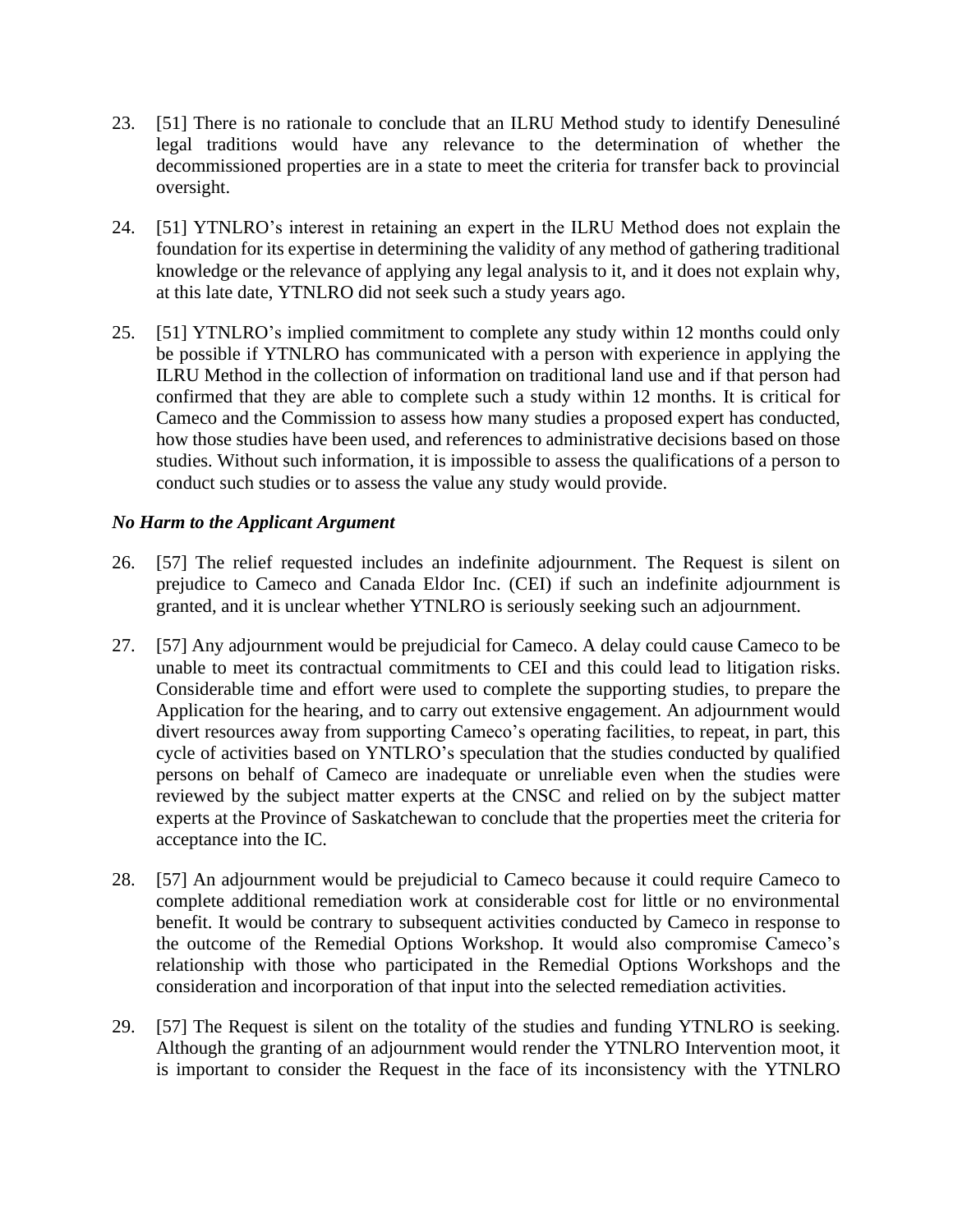Intervention. For example, the following are the additional activities requiring significant funding, or funding itself YTNLRO is seeking:

- a. A traditional land use study conducted by Cameco in addition to the proposed study by an ILRU Method expert, should such an expert exist (Recommendation 1)
- b. Sufficient funding for YTNLRO to retain technical advisors to review the Beaverlodge Hab Area Technical Evaluation (Recommendation 2)
- c. A revised risk assessment for the Beaverlodge area (Recommendation 4)
- d. A mandated 'technical conference' (Recommendation 5)
- e. Psychosocial impact assessment at Cameco's expense (Recommendation 6)
- f. Cumulative effects assessment (Recommendation 9)
- 30. [57] There is no basis to conclude that a 12-month delay of the hearing would result in the outcome asserted even if all the above additional studies and funding YTNLRO intends to seek could be completed in 12 months, which has no foundation in reality, because another individual could come forward on the eve of the next hearing with new information that YTNLRO again failed to recognize as relevant until the eleventh hour.
- 31. [59] Cameco disagrees that a consideration of profits has any relevance to this matter and the facts.
- 32. [59] Cameco disagrees that additional costs it would incur should an adjournment be granted would be in fulfillment of the Crown's constitutional obligations.

#### *Permanent Harm to YTNLRO Argument*

- 33. [61] The assertion that the release of properties from CNSC licensing is permanent is incorrect. It may or may not be permanent. The Commission always has the authority to issue a licence on any property for a licensed activity.
- 34. [61] There is no foundation for the assertion that the properties would 'languish with effectively no oversight'. YTNLRO fails to acknowledge that the Government of Saskatchewan is also the Crown, and the decommissioned Beaverlodge properties are provincial Crown land subject to the same legal framework as any other provincial land. As stated above, acceptance of properties into the IC requires properties to meet science- and risk-based criteria for assessing safety, stability and security and ensures ongoing and regular monitoring and maintenance.
- 35. [63] YTNLRO does not explain why it believes that CNSC licensing is the only way to ensure that the decommissioned Beaverlodge properties are safe or the only way to ensure its member's rights can be exercised. In fact, similar to other provinces, Saskatchewan has a robust regulatory regime with respect to environmental management and protection.
- 36. [64] YTNLRO presumes that reasonable accommodation measures are necessary to minimize impacts to Aboriginal and Treaty rights without providing a factual basis for such a conclusion.